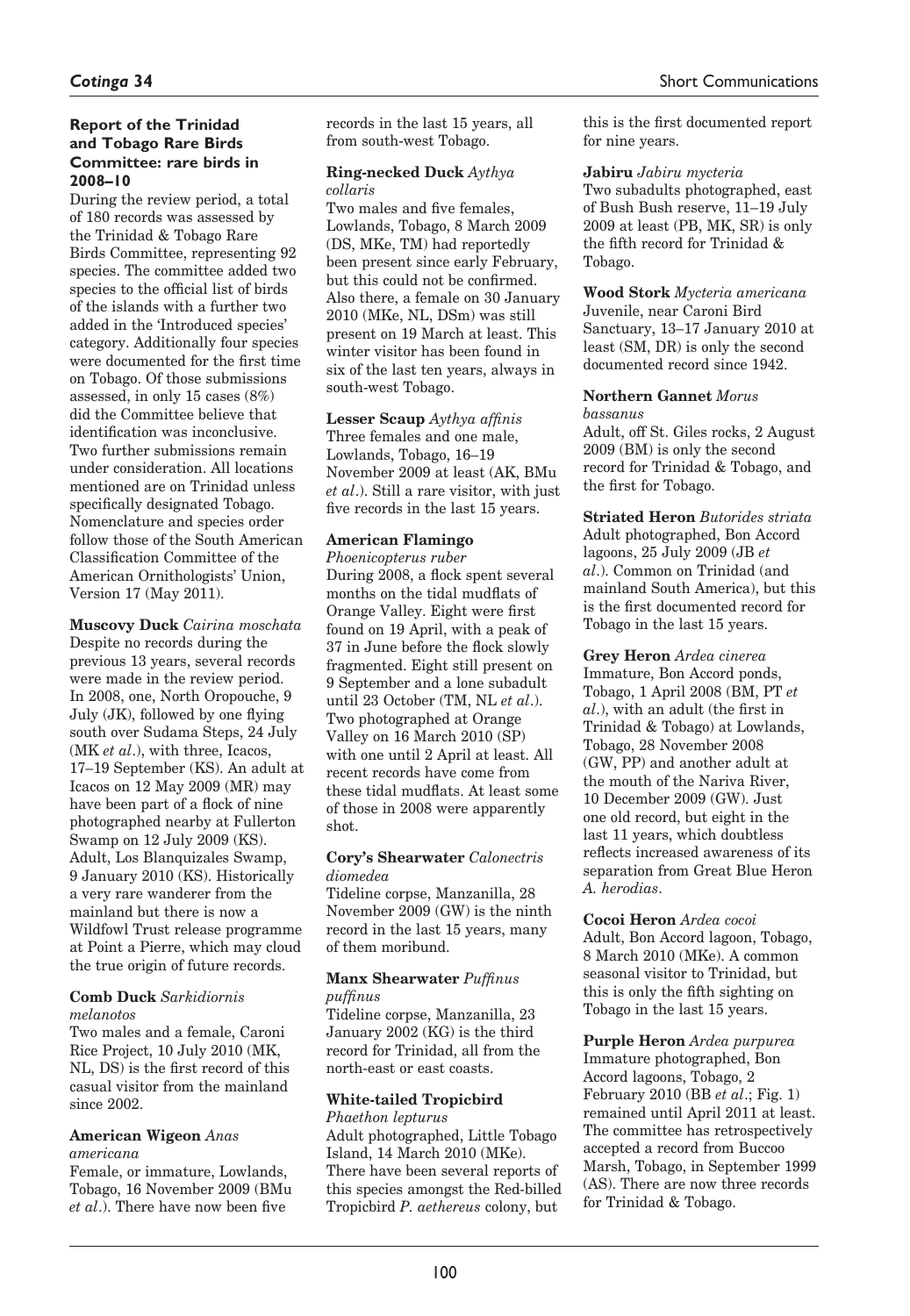# *Cotinga* **34**

## Short Communications



Figure 1. Purple Heron *Ardea purpurea*, Bon Accord, Tobago, February 2010 (Matt Kelly)



Figure 2. Reddish Egret *Egretta rufescens*, Erin Bay, southern Trinidad, August 2008 (Tarran Maharaj)

**Reddish Egret** *Egretta rufescens* Three in 2008: an immature / non-breeder, Brickfields Fish Quay, 8 July (MK, GG) flew north over Caroni Swamp; on 10 July, a similarly plumaged but clearly different individual arrived at Diego Martin River (FO, GW) and was last seen on 1 August. A much darker bird was at Erin Bay on 23–30 August (TM, DS; Fig. 2), with a white morph at Orange Valley on 16 June 2009 (MK). These are the first records for Trinidad & Tobago since a Tobago sighting in July 2003.

**Glossy Ibis** *Plegadis falcinellus* In 2008, one flew west over Caroni Rice Project, 26 July 2008 (MK *et al*.), with a different juvenile photographed at South Oropouche on the same date (KS). The latter bore a coloured number band and had been ringed in Doñana National Park, southern Spain, on 3 June 2006. In 2010, two immatures at Caroni Swamp on 3 May 2010 (SM, BM *et al*.), with an immature at Caroni Rice Project on 4 September (NL, DSm), two there on 8 September (MK, GW) and one photographed east of

Woodlands on 10 October (MK, DS, NL, HV). There has been a total of 15 in the last 15 years.

### **Eurasian Spoonbill** *Platalea leucorodia*

Adult, over Nariva Swamp, 12 November 2010 (LF, PP, MD, CR) is the first record for Trinidad; the only previous record was from Tobago, in November 1986.

**Roseate Spoonbill** *Platalea ajaja* One, rice fields near Caroni bridge, 6 December 2008 (RT) is the first report since August 1999.

#### **Hook-billed Kite** *Chondrohierax uncinatus*

Grey morph (probably male), Cat's Hill, 2 May 2009 (KS). Predominantly a rare visitor to Trinidad & Tobago, but a small resident population may persist in south Trinidad.

**Snail Kite** *Rostrhamus sociabilis* Adult male, South Oropouche, 21 October 2008 (MK). Another male photographed, Valsayn rice fields, 24 May 2010 (GW, DSm), remained until 5 June when relocated at Caroni Rice Project. Still a rare visitor, there have been just four documented records in the last 15 years.

#### **Crane Hawk** *Geranospiza caerulescens*

Two adults in 2008: Roussilac on 31 May (KS) and near Penal on 26 October (KS). One near Piarco airport on 26 September 2010 (GG). First recorded in Trinidad as recently as 2001, there have now been 16 documented records relating to probably 19 individuals.

#### **White-tailed Hawk** *Buteo albicaudatus*

A subadult spent much of 2008 at the freshwater marsh north-east of Kernaham settlement, Nariva. First found on 22 February, it was regularly seen on 31 March–27 April and on 13 November–4 March 2009 (RN, RG, MK, NH *et al*.). A rare visitor from mainland South America with just four records in the last 13 years.

**Bat Falcon** *Falco rufigularis* One, Boxborough–Bloody Bay Road, Tobago, 20 February 2008



Figure 3. Aplomado Falcon *Falco femoralis*, east of Woodlands, Trinidad, 5 September 2010 (Kris Sookdeo)

(MKe) is only the second record for Tobago, the previous being in October 2005 only a few km away and just possibly the same individual?

#### **Aplomado Falcon** *Falco femoralis*

During 2009, two on the east coast of Trinidad: adult, Manzanilla, 8 March (GW) and immature, Nariva Swamp, 22 September (MK, BMu *et al*.). In 2010, immatures were photographed east of Woodlands on 31 August, where still present on 5 September at least (NL, DSm, KS; Fig. 3) and Caroni Rice Project on 25 September (DSm, FO, NL). There have now been 16 records since the year 2000, of which 11 have been in August–October.

## **Rufous-necked Wood Rail**

*Aramides axillaris* One, mangroves north of Manzanilla, 1 January 2009 (MK) is the first record away from Caroni Swamp.

# **Paint-billed Crake** *Neocrex*

*erythrops*

Adult photographed east of Woodland on 25 July 2010 (KS). Two, possibly this species, glimpsed there on 27 July 2010 (DS, MK). About 2 km to the south, another adult seen on three occasions between 29 July and 4 August 2010 (NL, TM *et al*.). We await submission of photographs to support a report of three near Aripo earlier in 2010. Prior to 2010, there were only three records of this casual visitor from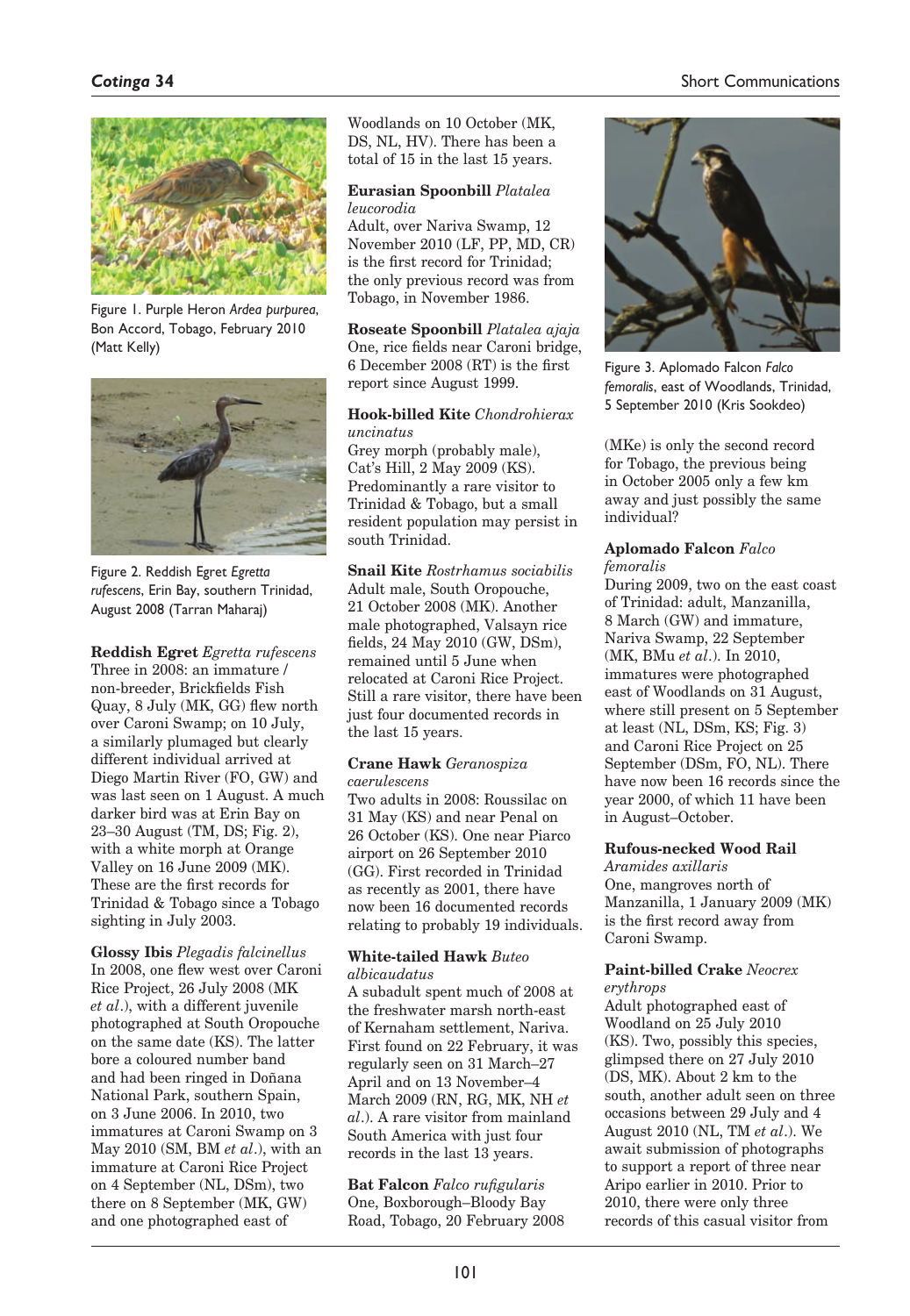South America, the most recent in 2001.

#### **Spotted Rail** *Pardirallus maculatus*

One, near Abidh trace, Cacandee, 25 January 2008, is the first to be found alive in the last 15 years at least, and was still present on 3 February together with three Sora *Porzana carolina*, two Yellowbreasted Crakes *P. flaviventer* and a Stripe-backed Bittern *Ixobrychus involucris* (GW, MK *et al*.).

# **Marbled Godwit** *Limosa fedoa*

One, Freeman's Bay, San Fernando on 15 September 2008 (TM). Still a genuinely rare visitor with only six records in the last 13 years.

#### **Upland Sandpiper** *Bartramia longicauda*

One, South Oropouche on 6 September 2008 (KS) and one photographed, Turtle Beach, Tobago, on 23 September 2009 (DH). Whilst fitting an established pattern of occurrence between 6 September and 26 October, these are only the 10–11th found this century and include only the second for Tobago.

## **Buff-breasted Sandpiper**

*Tryngites subruficollis* One, Caroni Rice Project, 10 October 2009 (MK, GW); an adult south-west of Debe, which flew strongly south, 18 September 2010 (MK, GG), with singles at Couva on 7 October 2010 (DS, HV) and Kernaham on 9 October 2010 (MK, DS, KS, NL). These sightings fall within the established phenology of records in Trinidad & Tobago, between 17 September and 16 October.

## **Common Black-headed Gull**

*Chroicocephalus ridibundus* First-winter, Barbados Bay, Tobago, 21 March 2008 (PD *et al*.); first-winter, Orange Valley high-tide roost, 24 February 2009 (MK, GW), with a second bird photographed next day (NL, DS) remaining until 28 March at least. Ten records in the last 15 years.

**Kelp Gull** *Larus dominicanus* Adult photographed, Orange Valley, 4 December 2009 (NL,



Figure 4. Adult Greater Blackbacked Gull *Larus marinus*, Orange Valley, Trinidad, January 2009 (John Muddeman)

DS) is only the second record for Trinidad.

### **Greater Black-backed Gull** *Larus marinus*

Adult photographed, Orange Valley, 31 January 2009 (JM) remained until 21 March at least, and is the first record for Trinidad & Tobago (Fig. 4). A first-winter was found there on 23 February 2009 (MK); it was well watched and photographed until 9 July at least.

**Herring Gull** *Larus argentatus* Third-winter photographed, Coco Reef beach, Tobago, on 8 March 2009 (DS, MKe, TM). Reports suggest this bird was present since 18 February. It is only the fourth record for Trinidad & Tobago, and the first for Tobago.

#### **Black-legged Kittiwake** *Rissa tridactyla*

Adult, off Speyside, Tobago, on 3 March 2009 (NH) and 2–3 adults flew north off Manzanilla on 4 March 2009 (MK, GG *et al*.). These are the second and third records for Trinidad & Tobago, and the first for Tobago. A storm in the north-east Atlantic during late February 2009 provoked a widespread dispersal of this species, with individuals even reaching central Morocco (P. G. Lansdown pers. comm.), while in the eastern Caribbean, there were also at least five tideline corpses in Guadeloupe (A. Lavesque pers. comm.) and two in Barbados, together with another two birds seen alive (E. Massiah pers. comm.), with additional records

from Cuba, Dominica, Guyana, Panama and Venezuela<sup>1</sup>.

#### **Blue Ground Dove** *Claravis pretiosa*

Male near Chaguaramas golf course on 23 June 2009 (FO), with two males and a female there on 27 June 2009 (MK, FO). A rarely seen resident on Trinidad with just two documented records in the last 15 years.

#### **Scaly-naped Pigeon** *Patagioenas squamosa*

Four were photographed on Little Tobago on 28 July 2009 (JB *et al*.). There are reports that they were present for at least two months. Two, Grafton Sanctuary, Tobago, on 7 February 2010 (MK, DS). Widespread throughout the Lesser Antilles, this species was first found in Trinidad & Tobago in 2005. There are now four documented sightings, all from Tobago.

### **Eurasian Collared Dove**

*Streptopelia decaocto* Five at Barataria on 23 October 2008 (MK) and on many subsequent dates. The committee has retrospectively accepted one at Waterloo on 8 October 2000 as the first record for Trinidad & Tobago. The species is spreading south through the Antilles and is now common as far south as Dominica and is present on St. Lucia.

## **Dark-billed Cuckoo** *Coccyzus*

*melacoryphus* Two photographed east of Woodlands on 31 August 2010 (NL, DSm, KS; Fig. 5) were still present on 5 September, with one



Figure 5. Dark-billed Cuckoo *Coccyzus melacoryphus*, South Oropouche, Trinidad, August 2010 (Kris Sookdeo)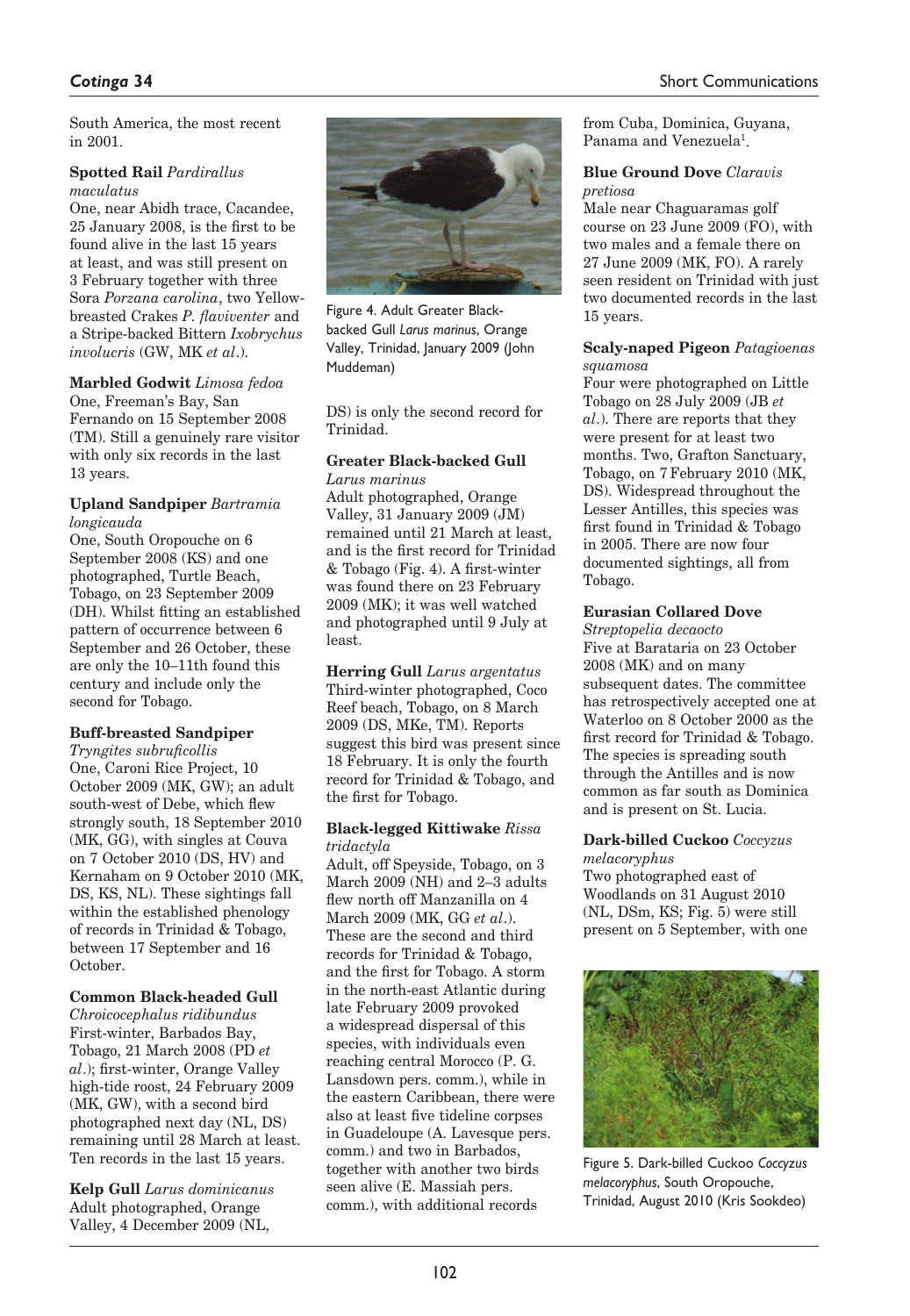# *Cotinga* **34**

## Short Communications



Figure 6. Short-eared Owl *Asio flammeus*, Caroni Rice Project, Trinidad, October 2010 (Dave B. Smith)

remaining until 10th at least. Rare visitor to Trinidad and only the third record in the last 15 years.

**Short-eared Owl** *Asio flammeus*  One photographed, Caroni Rice Project on 3 October 2010 (KS, MK, DSm; Fig. 6). The only previous record for Trinidad & Tobago was in late September 2001, coincidentally in the same field.

#### **Rufous-shafted Woodstar**

*Chaetocercus jourdanii* Up to four (two partially breeding plumaged and two non-breeding males) along the entrance track to Morne Bleu on 8–15 June 2008 (RC, GW *et al*.) were hunting insects; none was seen taking nectar. The first documented record of male-plumaged birds for Trinidad.

### **Ringed Kingfisher** *Megaceryle torquata*

One, Bon Accord on 1 December 2008 (MK) is only the second for Tobago, and comes from the same site as one on 16 July 2007. The locality is well watched and the likelihood of the same individual lingering unseen for so long is remote.

#### **Scaled Antpitta** *Grallaria guatimalensis*

One heard, Matura National Park, 20 May 2009 (GW, KM). Perhaps



Figure 7. Male Crested Doradito *Pseudocolopteryx sclateri*, east of Woodlands, Trinidad, August 2010 (Dave B. Smith)

the island's scarcest resident, this is only the fifth documented record in the last 16 years.

### **Small-billed Elaenia** *Elaenia parvirostris*

One photographed, Lopinot Valley, 16 May 2009, 11 June and 16 July, when two were probably present (GW, MK *et al*.); this is the second series of records from this locality in recent years. Singles Roussilac, 15 August 2010 (KS) and east of Woodlands, 5 September 2010 (KS, MK, DS). With observers now more confident of identifying smaller *Elaenia*, this species may not be the extreme rarity that it was previously considered to be.

## **Crested Doradito**

*Pseudocolopteryx sclateri* Three pairs, east of Woodlands, 24 July 2010 (MK, GW *et al*.; Figs. 7–8) remained until 18 August, with at least one male until 18 September. Carrying of nest material by all three pairs indicated breeding, but there was no evidence of success, perhaps due to rising water levels. This is the first record in Trinidad since 1984, and the first away from the region of the Caroni Swamp.

#### **Variegated Flycatcher**

*Empidonomus varius* One photographed, Asa Wright Nature Centre, 26 July 2009 (BM). Historically considered a



Figure 8. Female Crested Doradito *Pseudocolopteryx sclateri*, east of Woodlands, Trinidad, August 2010 (Kris Sookdeo)

very rare visitor, there have now been nine this decade on Trinidad, doubtless reflecting increased observer awareness of the species' identification features.

#### **Southern Rough-winged**

**Swallow** *Stelgidopteryx ruficollis* Three, Castara, Tobago, 26 March 2010 (MKe) is the first documented record from Tobago for many years.

#### **Cliff Swallow** *Petrochelidon pyrrhonota*

Two adults and two juveniles, Bon Accord lagoons, Tobago, 16 November 2009 (BMu *et al*.), with an adult within a flock of Barn Swallows *Hirundo rustica* on 18–19 April 2010 (MK *et al*.), bringing to 20 the number found this decade, 12 of them in the period 3 March–22 April.

**Ovenbird** *Seiurus aurocapilla* One, Main Ridge Forest Reserve, Tobago, 27 November 2006 (KM, DH) is the first documented record for 38 years.

#### **Northern Parula** *Parula americana*

One photographed, Englishman's Bay, Tobago, 31 December 2008 (MKe) is the sixth record for Trinidad & Tobago, of which five records are from Tobago.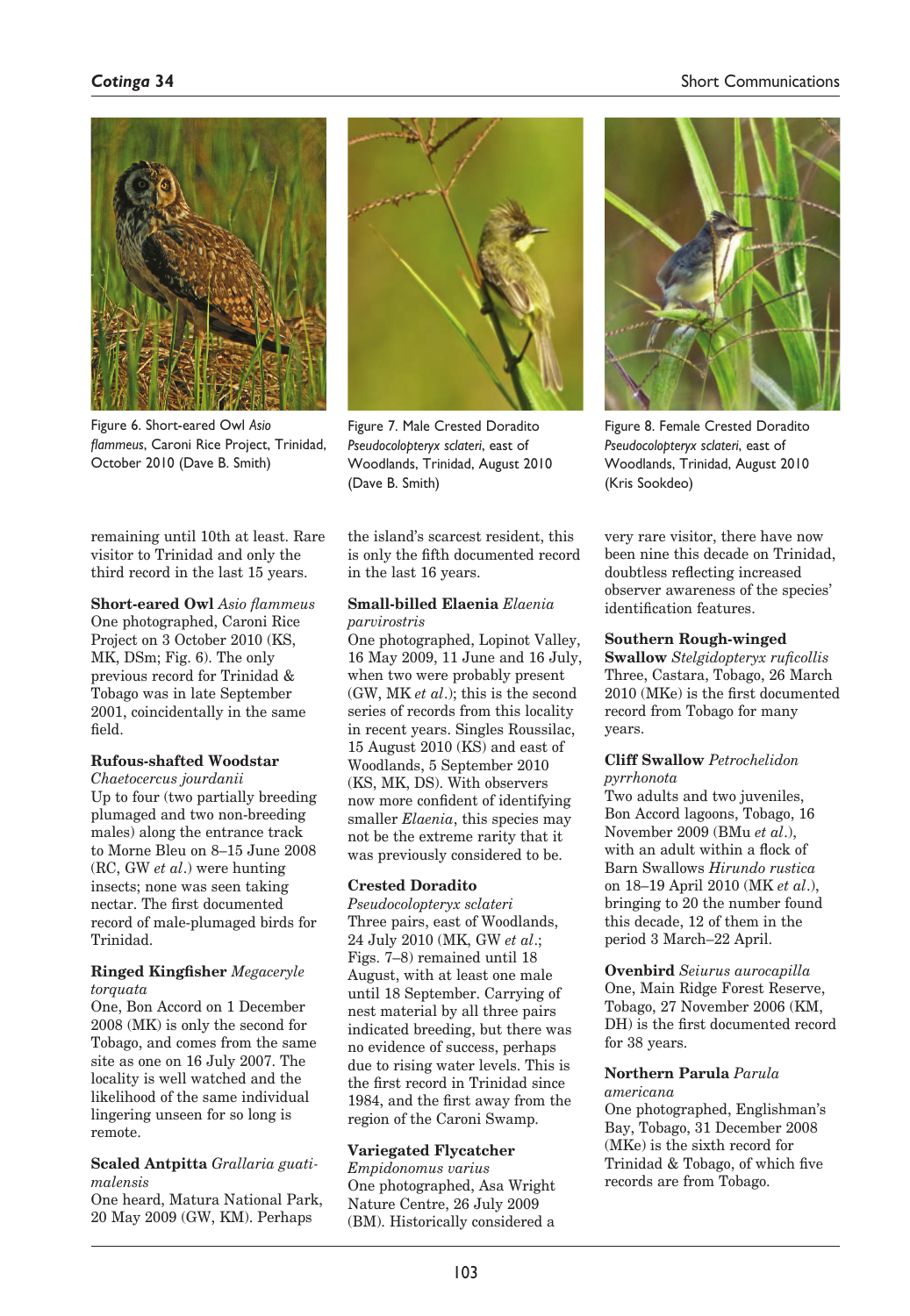### **Magnolia Warbler** *Dendroica magnolia*

One photographed, Castara, Tobago, 7 January 2010 (ZL), and one, Gilpin trace, Tobago, 15 March 2010 (DG, MK *et al*.) are the third and fourth records for the country; the previous two being in 1966 and 1967.

#### **Black-and-white Warbler**  *Mniotilta varia*

Adult female, Las Lapas trace, 27 December 2009 (MK), with another female, Blanchisseuse Road, above Paria junction, 9 March 2010 (MK *et al*.). Nine records in the last decade, between 10 October and 28 March.

**Bobolink** *Dolichonyx oryzivorus* A scarce passage migrant through Trinidad & Tobago. A flock of c.45, South Oropouche, on 22 November 2008 (TM, DS, KS). In 2009, three, Caroni Rice Project, on 8 October (MK, GW) and two, near Speyside village, Tobago, on 12 October (SJ, JC). In 2010, adult female, Bon Accord, Tobago, on 11 May (TM) is the first documented northbound migrant for 45 years. Southbound passage was represented by a total of 12, Caroni Rice Project, on 3 October (KS, MK, DSm) and five, east of Woodlands, on 31 October (KS, DS). Of the 13 records documented in the last 15 years, ten have been in October.

#### **Lesser Goldfinch** *Carduelis psaltria*

Adult male, Mount St. Benedict, 28 March 2009 (MB), with a male and two females there on 29 May 2009, and up to three males and seven females were seen on seven dates during 5–14 November 2009 (DS). These follow the first documented record for Trinidad, at the same site in February 2005.

**Swallow Tanager** *Tersina viridis* Adult female, Cuffie River Nature Resort, Tobago, 21 April 2008 (JC) is the first record for the island.

### **Lesson's Seedeater** *Sporophila bouvronides*

Adult male, South Oropouche, 9 December 2008 (KS), and three males and two females photographed, Cat's Hill area, 2 August 2009 (KS *et al*.). Still an

extremely rare visitor from the mainland, with just three records in the last 15 years.

### **Lined Seedeater** *Sporophila lineola*

First recorded in south-west Trinidad as recently as 2007, this species was found in the same agricultural and freshwater swamp area in each of the succeeding years as follows. Eight on 16 August 2008 (KS), an adult and an immature male on 15 August 2009 (MK, KS, DS) and a flock of 30 on 14 August 2010 (KS, DSm) with at least 12 still present on 18 August 2010. These latter birds attracted the attention of local bird-catchers and there were no further sightings, although a male and female seen a few km further north on 22 August 2010 (MK) could have been part of the original flock. Adult male, north of Kernaham, on 9 October 2010 (KS, MK). In August–October each year, many additional sightings of unidentified birds in non-breeding plumage involved either this species or the near-identical Lesson's Seedeater *S. bouvronides*.

## **Yellow-bellied Seedeater**

*Sporophila nigricollis* Pair photographed, Lopinot Valley, 2 May 2009 was seen on several subsequent dates to 9 August at least (GW, MK *et al*.). Breeding suspected but not proven. Adult male and an immature or female, Mount St. Benedict, 11 December 2009 (DS). Still very uncommon, there have now been six birds in the last 16 years.

# **Large-billed Seed Finch**

*Oryzoborus crassirostris* Adult male photographed, South Oropouche, 17 July 2010 (KS, MK, DSm, TM). This record falls within the pattern of post-breeding dispersal from the mainland by several species of seedeaters, but is the first documented sighting for many years.

**Summer Tanager** *Piranga rubra* Male, near Cumuto village, 24 February 2008 (NL, KL, TM) and another seen briefly on Mount St. Benedict on 11 December 2009 (DS). Still a rare winter visitor,

there have eight documented records in the last 15 years. However, the species' true abundance may be obscured by its similarity to Hepatic Tanager *P. flava*, which is resident in Trinidad.

**Scarlet Tanager** *Piranga olivacea* Two adult males photographed: one at Mount Irvine, Tobago, on 11 April 2008 (DK) and one at Asa Wright Nature Centre on 31 May 2009 (SP). This brings the number of spring migrants documented in Trinidad & Tobago during the last 25 years to ten, with all but the most recent sighting during the period 8–28 April.

## **Rose-breasted Grosbeak**

*Pheucticus ludovicianus* Immature male photographed, near the Textel station, Morne Blue, 14 November 2010 (BM *et al*.) is the first autumn sighting in the last 15 years; almost all records this decade have been in March–April.

## **Introduced species**

### **Tricoloured Munia** *Lonchura malacca*

Up to 30, including many juveniles, throughout the review period at South Oropouche, being first photographed there in 2007 (KS, MK, DSm). A native of the Indian subcontinent and South-East Asia, there are now resident populations in Venezuela, Colombia and Ecuador<sup>2</sup>.

#### **House Sparrow** *Passer domesticus*

Female photographed, near Scarborough, Tobago, on 5 May 2009 (TM). An adult male and an immature or female-plumaged bird photographed at Caroni Rice Project on 28 May 1997 (BG, RN, PP) has only recently been accepted. Following introduction in the 19th century, the species has now colonised much of South America and the islands of the Caribbean.

Acceptable records were also received for a further 43 sightings of the following species whose status has already been established: Trinidad Piping